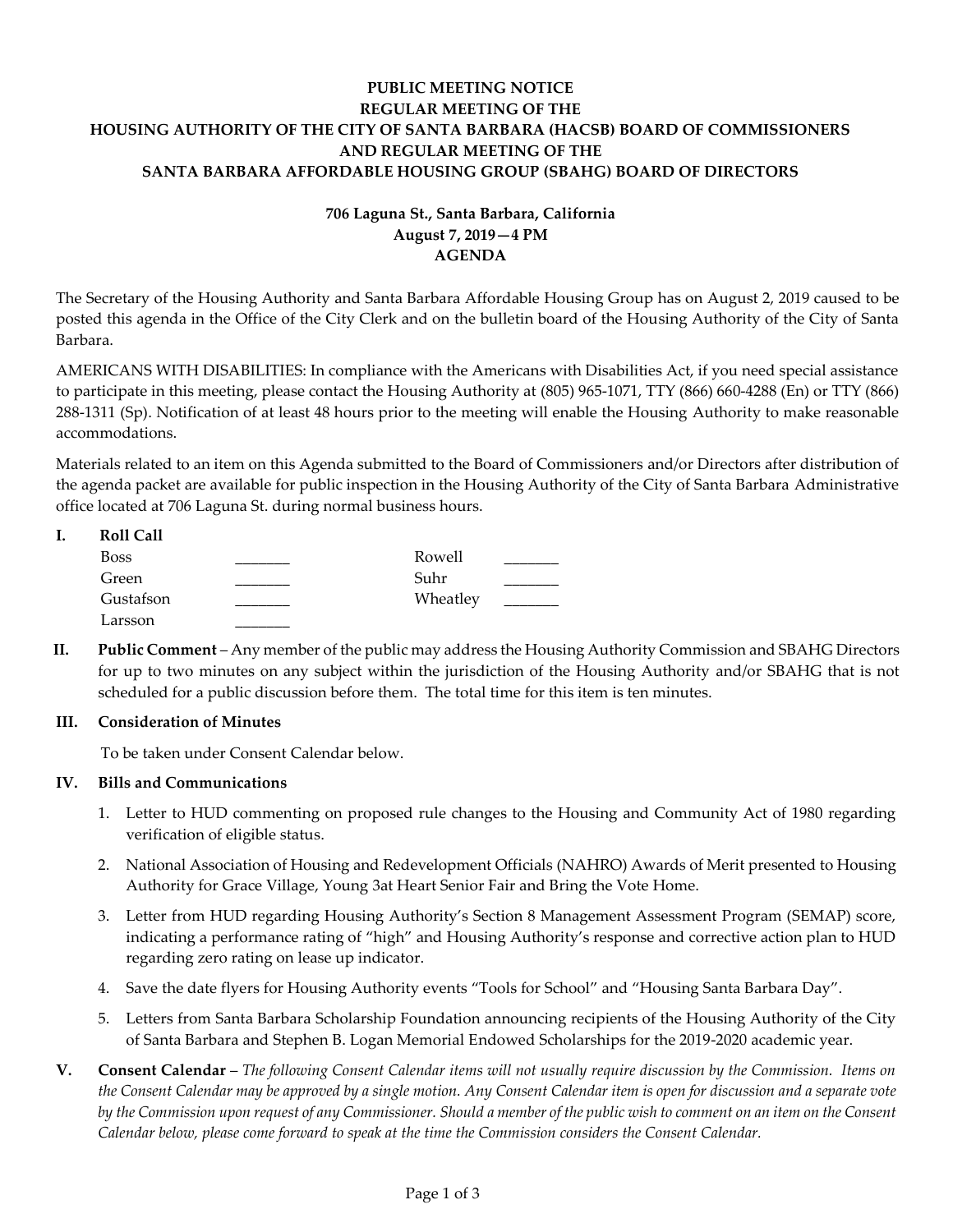## **1. Subject: Consideration of Minutes**

[Recommendation: That the HACSB Commission and SBAHG Board approve the Minutes of their June 5, 2019](https://hacsb.org/download/meetings_2019/items/08_august/Item-V.1.pdf) Regular Meeting.

#### **2. Subject: Expenditures May 2019**

[Recommendation: That the Commission approve costs incurred and payments made for the month of May](https://hacsb.org/download/meetings_2019/items/08_august/Item-V.2.pdf) 2019.

### **3. Subject: Expenditures June 2019**

[Recommendation: That the Commission approve the cost incurred and payments made for the month of June](https://hacsb.org/download/meetings_2019/items/08_august/Item-V.3.pdf)  2019.

### **[4. Subject: Investment Report for the Quarter Ended June](https://hacsb.org/download/meetings_2019/items/08_august/Item-V.4.pdf) 30, 2019**

Recommendation: That the Commission review and order filed the quarterly investment report for quarter ended June 30, 2019.

### **VI. Report of Executive Director**

## **1. [Subject: Presentation of City Non-Discrimination/Harassment Prevention Policy](https://hacsb.org/download/meetings_2019/items/08_august/Item-VI.1.pdf)**

Recommendation: That the Commission receive information and training on the City of Santa Barbara's Non-Discrimination/Harassment Policy and Employee Complaint Procedure.

## **[2. Subject: Update on Homeless Emergency Aid Program \(HEAP\) Funded Santa Barbara Connect Home](https://hacsb.org/download/meetings_2019/items/08_august/Item-VI.2.pdf)  Program**

Recommendation: That the Commission receive a report on the status of the "Santa Barbara Connect Home" collaborative project funded by the Homeless Emergency Aid Program.

# **3. Subject: Renewal of Master Leases for 1020 Placido Avenue, 3030 De La Vina, 2904 State Street and 817 Olive Street**

[Recommendation: That the Commission: \(1\) approve renewal of Master Lease Agreement\(s\) with: the Council](https://hacsb.org/download/meetings_2019/items/08_august/Item-VI.3.pdf)  on Alcoholism and Drug Abuse (CADA) for the real property located at 1020 Placido Avenue for CADA's use as a non-medical detoxification treatment facility; Transition House for the real property located at 3030 De La Vina Street, a transitional housing facility for families; WillBridge of Santa Barbara, Inc. (WillBbridge) for the real property located at 2904 State Street used as permanent supportive housing for homeless individuals; PathPoint for the real property located at 817 Olive Street used as an independent living program for clients with special needs; and (2) authorize the Executive Director or his designee to execute same on behalf of the Housing Authority.

#### **4. Subject: Development Update**

Recommendation: That the Commission receive a report on the status of developments in planning and/or under construction.

#### **VII. Treasurer's Report**

# **[1. Subject: Approval of Housing Authority of the City of Santa Barbara Quarterly Financial Statements for the](https://hacsb.org/download/meetings_2019/items/08_august/Item-VII.1.pdf)  Quarter Ended June 30, 2019**

Recommendation: That the Commission review and order filed the quarterly financial statements for the quarter ended June 30, 2019.

**[2. Subject: Approval of Santa Barbara Affordable Housing Group Quarterly Financial Statements for the](https://hacsb.org/download/meetings_2019/items/08_august/Item-VII.2.pdf)  Quarter Ended June 30, 2019**

Recommendation: That the Board review and order filed the quarterly financial statements for the quarter ended June 30, 2019.